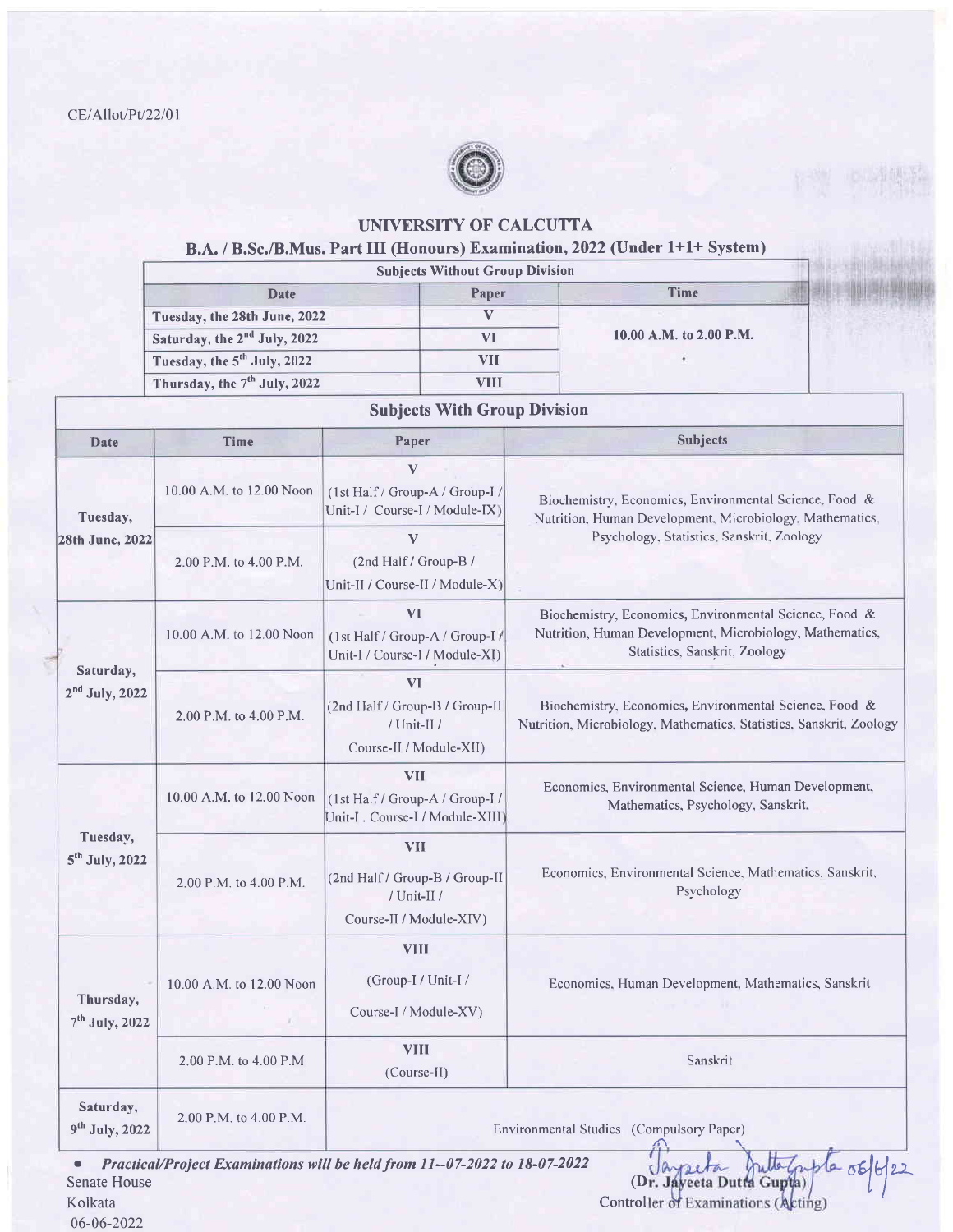

# UNIVERSITY OF CALCUTTA B.A./B.Sc. Part-III (General)Examination, 2022 (Under 1+1+l System)

# THEORETICAL PROGRAMME

| <b>FULL PAPER (above 50 marks)</b>     |                                       | <b>HALF PAPER (up to 50 marks)</b> |
|----------------------------------------|---------------------------------------|------------------------------------|
| Time                                   | Morning: From 10.00 A.M. to 1.00 P.M. | Morning: 10.00 A.M. to 12.00 Noon  |
| Afternoon: From 2.00 P.M. to 5.00 P.M. |                                       | Afternoon: 2.00 P.M. to 4.00 P.M.  |

| Date                                                   | Half      | <b>Subjects</b>                                                                                                                                          |  |
|--------------------------------------------------------|-----------|----------------------------------------------------------------------------------------------------------------------------------------------------------|--|
| Tuesday,                                               | Morning   | Physics, Zoology, Education, Home Science Extension Education, Social Science, Film<br>Studies, Physical Education, Human Rights, Russian, Women Studies |  |
| <b>28th June, 2022</b>                                 | Afternoon | Human Development, Ancient Indian and World History, Islamic History & Culture,<br>Mathematics, Environmental Science, History                           |  |
| Morning<br>Saturday,                                   |           | Chemistry, Sociology, Defense Studies, Music, Household Art, Pali, Arabic, Persian,<br>Sanskrit, Biochemistry                                            |  |
| $2nd$ July, 2022                                       | Afternoon | Botany, Economics, Food & Nutrition                                                                                                                      |  |
| Statistics, Physiology, English<br>Morning<br>Tuesday, |           |                                                                                                                                                          |  |
| $5th$ July, 2022                                       | Afternoon | Anthropology, Computer Science, Bengali, Hindi, Urdu, French, Linguistics                                                                                |  |
| Thursday,                                              | Morning   | Geology, Political Science, Electronics                                                                                                                  |  |
| $7th$ July, 2022                                       | Afternoon | Geography, Molecular Biology, Psychology, Philosophy, Microbiology, Journalism &<br><b>Mass Communication</b>                                            |  |

| Date                          | Time                   | Subject                                  |  |  |
|-------------------------------|------------------------|------------------------------------------|--|--|
| Saturday,<br>$9th$ July, 2022 | 2.00 P.M. to 4.00 P.M. | Environmental Studies (Compulsory Paper) |  |  |

Practical/Project Examinations will be held from 11--07-2022 to 18-07-2022

Senate House Kolkata 06-06-2022

to Grip  $00$ (Dr. Jayeeta Dutta Gupta)

Controller of Examinations (Acting)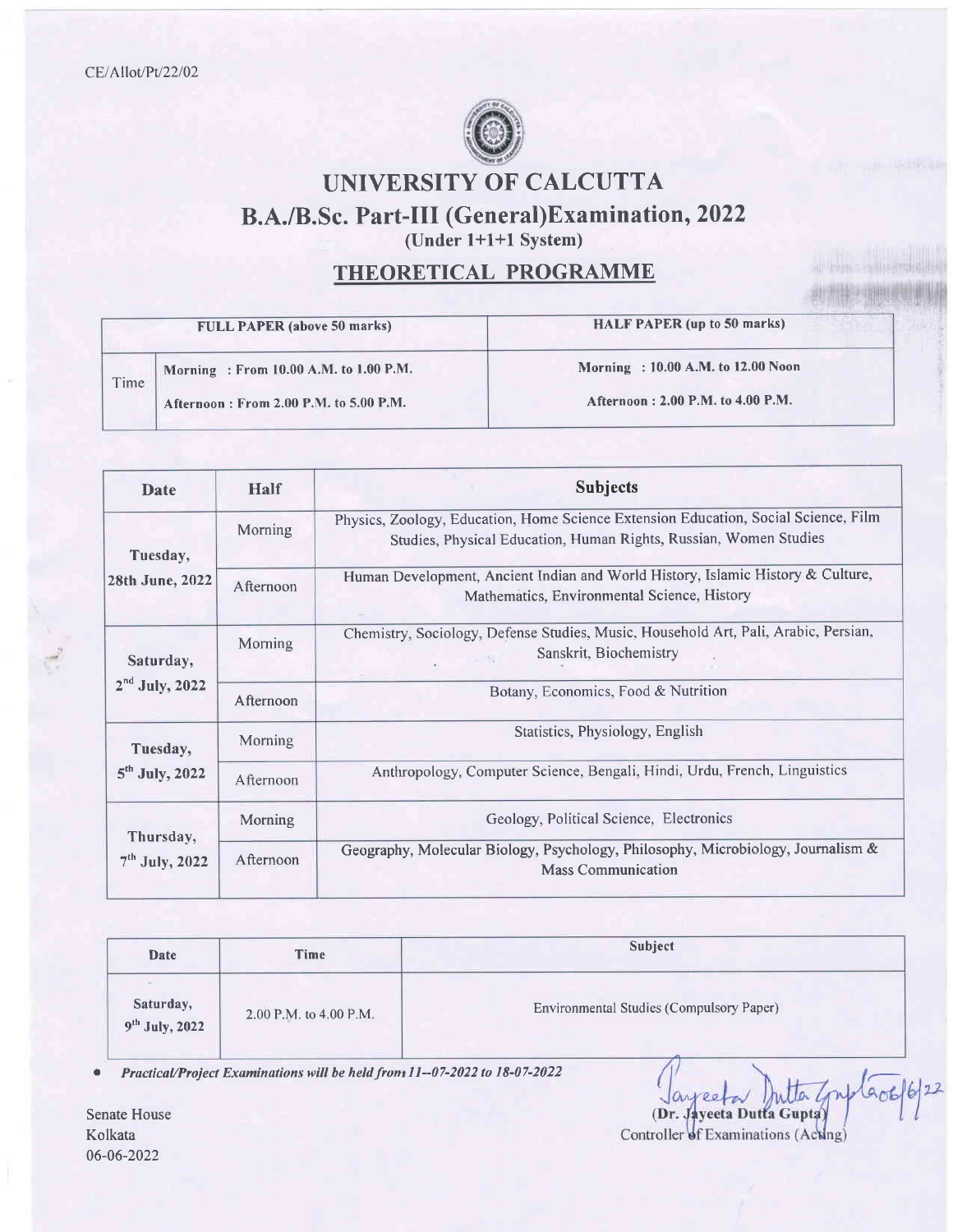

## UNIVERSITY OF CALCUTTA

### B. Com. Part-III (Honours) Examination, 2022 (Under 1+1+1 System - 2010 & 2016 Regulation) (Vide Notification No. CSR/98/10/ CSR/I7l13& CSR 62116)

| Time: | Full Paper above 50 marks - 10.00 A.M. to 2.00 P.M. |
|-------|-----------------------------------------------------|
|       | Half Paper upto 50 marks - 10.00 A.M.to 12.00 Noon  |

|                                         | <b>Accounting &amp; Financial Group</b><br>$\bullet$ (Candidates with all<br>$\triangleq$ + (Candidates up to<br>Honours papers "as a<br>2015 appearing<br>whole" from 2015<br>partly in failed<br>onwards<br>papers) |                                                                           |                                                                 |                                           | Computer Applications &<br>e-Business                             |
|-----------------------------------------|-----------------------------------------------------------------------------------------------------------------------------------------------------------------------------------------------------------------------|---------------------------------------------------------------------------|-----------------------------------------------------------------|-------------------------------------------|-------------------------------------------------------------------|
| Date                                    |                                                                                                                                                                                                                       |                                                                           | Marketing                                                       | <b>Taxation</b>                           |                                                                   |
| Tuesday,<br>28 <sup>th</sup> June, 2022 | Financial Accounting III                                                                                                                                                                                              | Financial Accounting<br>III                                               | <b>Consumer Behaviour</b><br>& Sales Management                 | <b>Public Finance</b><br>$\&$<br>Taxation | Fundamentals of<br>Computer                                       |
| Saturday,<br>$2nd$ July, 2022           | <b>Economics II</b>                                                                                                                                                                                                   | $\mathbf{X}$                                                              | $\mathbf{X}$                                                    | $\mathbf{X}$                              | $\mathbf{X}$                                                      |
| Tuesday,<br>$5th$ July, 2022            | <b>Advanced Business</b><br>Mathematics                                                                                                                                                                               | $\mathcal{D}_{\mathcal{A}}$<br>Auditing                                   | Product & Pricing<br>Management<br>& Marketing<br>Communication | Direct Tax:<br>Laws & Practices           | Data Base Management<br>System<br>& System Analysis &<br>Design   |
| Thursday,<br>7 <sup>th</sup> July, 2022 | Indian Financial System &<br><b>Financial Market</b><br>Operations                                                                                                                                                    | <b>Indian Financial</b><br>System & Financial<br><b>Market Operations</b> | Retail Management<br>& Marketing of<br>Services                 | Indirect Tax:<br>Laws & Practices         | Internet & World Wide<br>Web<br>& Functional e-Business<br>System |
| Monday,<br>11 <sup>th</sup> July, 2022  | <b>Financial Management</b>                                                                                                                                                                                           | <b>Financial Management</b>                                               | <b>Rural Marketing</b><br>& International<br>Marketing          | Tax Planning &<br>Procedures              | $\mathbf x$                                                       |

| Date                                    | <b>Time</b>            | <b>Subject</b>                           |
|-----------------------------------------|------------------------|------------------------------------------|
| Saturday,<br>9 <sup>th</sup> July, 2022 | 2.00 P.M. to 4.00 P.M. | Environmental Studies (Compulsory Paper) |

Senate House Kolkata 06-06-2022

Practical/Project Examinations will be held from 12-07-2022 to 15-07-2022<br>
(Dr. Jayeeta Dutta Gupta)<br>
Controller of Examinations (Acting)

12

上海,动动图器